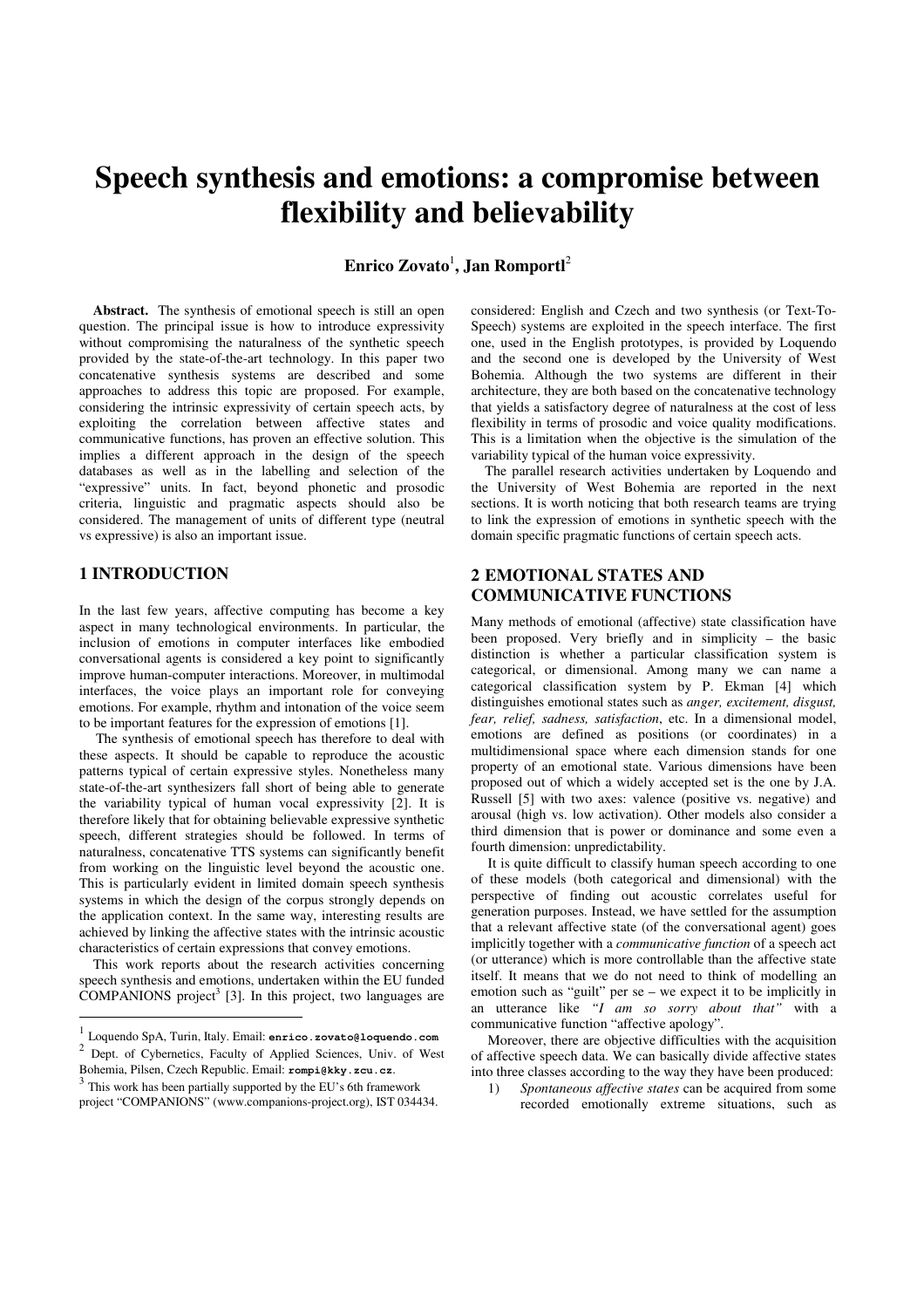various TV competitions, therapeutic sessions, dangerous flight situations, customers' complaints, etc. Due to their very nature they are very difficult to retrieve and, most importantly, definitely not suitable for speech synthesis. However, they can serve as a good source of information for hypothesis formulation.

- 2) *Affective states in experimental conditions*. Many affective states can be stimulated in a "laboratory environment". Stress can be evoked by forcing the subject to solve difficult tasks in time pressure. Other emotions are evoked by audiovisual stimulations (emotively strong pictures or videos) or experimenteror's behaviour [1]. Such data are, however, again hardly usable as resources for speech synthesis.
- 3) *Simulated affective states* are actually the only option for speech synthesis data acquisition. They are based on the ability of a speaker to pretend various emotions. As [1] again notes, it has been shown that nonprofessionals usually are not able to simulate emotions well enough to achieve good results. It is often important to support even the professional actors by a good script and this poses further technical requirements on a speech corpus preparation.

Our decision to simulate the communicative functions during the corpus recording instead of simulating affective states is further based on the assumption that it is more feasible in our conditions to prepare scripts leading to various communicative functions rather than emotions.

In the parallel research undertaken by Loquendo and the University of West Bohemia we have decided to test two slightly different approaches (separately for the English and Czech synthesisers) which will be described in the following sections.

## **3 ENGLISH EXPRESSIVE SPEECH SYNTHESIS**

The English TTS developed by Loquendo [6], is a multilingual system and it is mainly composed of a text analyzer and a speech synthesizer. The first part converts the input text into a stream of phonemes, each associated with a prosodic label and with values of duration and fundamental frequency (F0 or *pitch*). The second module actually converts this stream into signal samples, by searching the best fitting units in the speech database and by smoothly concatenating them.

As above mentioned, with this kind of technology, it is quite difficult to control acoustic variables like prosodic or spectral features. In fact, the achieved naturalness of the synthesized speech is the result of the recombination of segments of human voice, accurately selected from the speech database by means of a cost function. Prosodic variations are allowed, even if they should be set within certain ranges, otherwise distortion artifacts could occur. For example, they are exploited in the synthesis of interrogative phrases, in which a target intonation contour has to be reproduced. In order to synthesize expressive speech trough unit selection, huge databases should be considered, covering the the phonetic and acoustic domain. However, in many applications only a subset of expressive data, related to frequently used phrases with a pragmatic function, could be inserted into the system database and then appropriately labeled for the selection process.

In our approach, these expressive units (phrases) can be inserted in the speech flow, providing different styles depending on the selected items. In fact, these particular units differ from the neutral data, characterized by an almost standard reading style.

In the Loquendo TTS, we designed an inventory of discourse markers and speech acts that constitute contextually relevant part-of-speech that are combined with neutral speech [7]. At the basis of this approach is the design of 17 speech act categories (*Refuse, Approval , Disapproval , Recall , Announce , Request of Confirmation , Request of Information , Request of Action, Prohibition, Contrast, Disbelief, Surprise, Regret, Thanks, Greetings, Apologies, Compliments*). For each of them we have made a linguistic inquiry in order to select the most frequent expressions used in the English spoken language. These expressions, that yield a communicative and pragmatic task, are recorded with an expressive attitude with respect to the sentences recorded for the "neutral" databases.

### **3.1 Speech acts analysis**

Within the Companions projects, we have analysed the transcripts of the English dialogues relative to the two application scenarios: a virtual companion that helps elderly people organize and browse photographs, and the companion that keeps track of the user's diet, monitors and suggests physical exercise. We have extracted the most frequent expressions that were adopted by the interviewers in the recorded dialogues. We have then classified them according to their pragmatic functions into six major categories (see Table 1), that are already available in the TTS system.

| <b>GREETINGS</b>         | Good Morning!<br>Hi!                         |
|--------------------------|----------------------------------------------|
| <b>THANKS</b>            | Thank you for talking to me!<br>Many thanks! |
| <b>REQUEST OF ACTION</b> | Let's continue!<br>Let's see another photo.  |
| <b>REQUEST OF</b>        | What's this?                                 |
| <b>INFORMATION</b>       | Please, tell me about this photo.            |
| <b>APPROVAL</b>          | That's very interesting!<br>That's great!    |
| <b>APOLOGIES</b>         | Sorry.<br>My apologies                       |
|                          |                                              |

**Table 1.** Speech acts categories in the Companions data

We have also conducted an experiment in which the same selected expressions used by the agent in the Companions dialogues have been recorded. The speakers were asked to interpret the texts in a natural way, taking into account their semantics and context. In a second session, they recorded the same material adopting a neutral style (a 'synthesis' like style). From the analysis of the aggregated data, it is possible to notice that each category has its own specific prosodic characteristics. Moreover, all of them show significant distances from the neutral style (see Figure 1). This is a further proof that there is a link between the linguistic/pragmatic level and the acoustic one that justifies the adopted approach.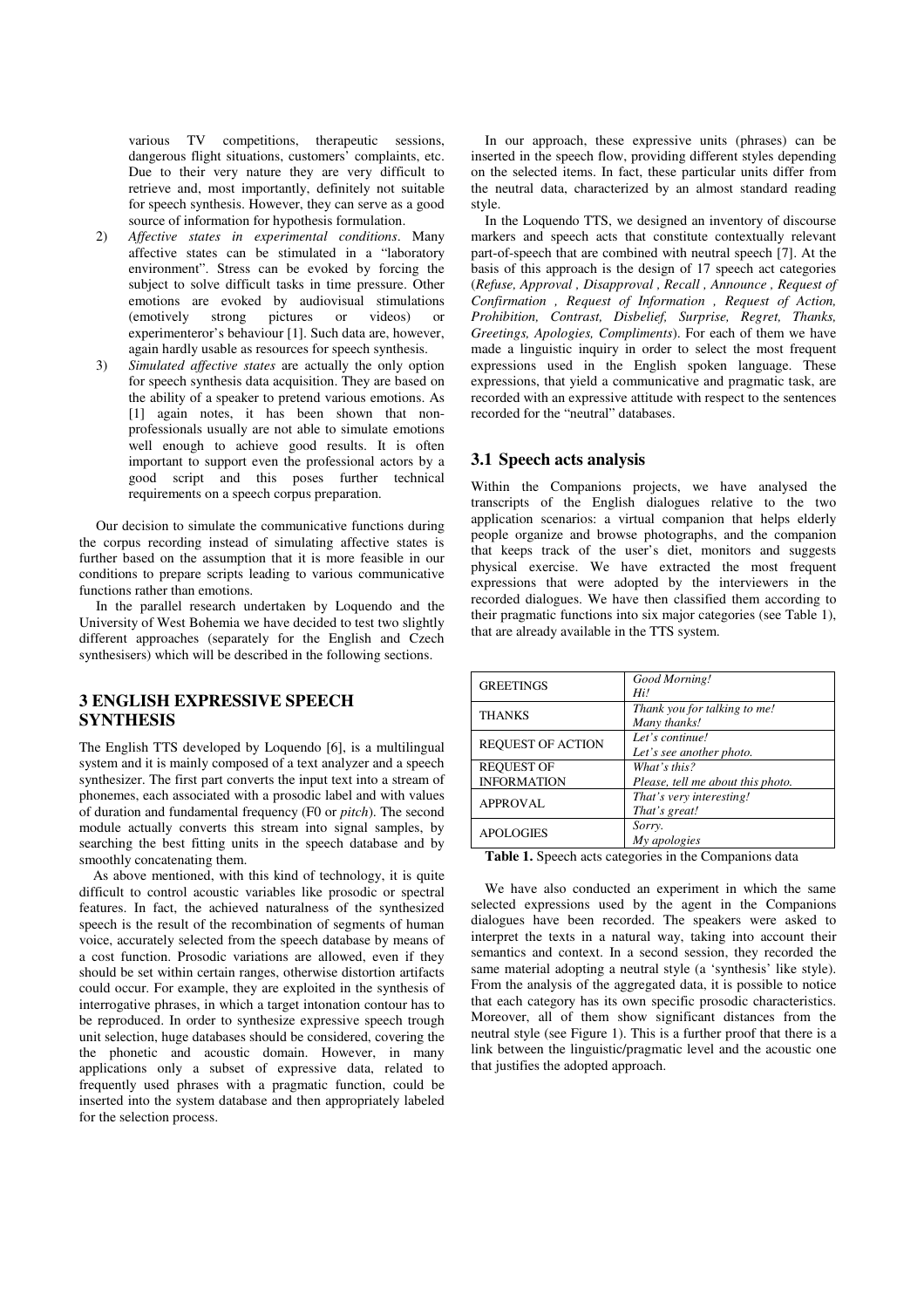

Figure 1. Scatter plot of Mean F0 variations vs duration variations for different speech act categories.

The expressive cues can be effectively used by the language generation module of the dialogue manager, once the list of available units is a priori known. In fact, depending on the message to be generated, the system could choose one of these expressions from a particular category set and then the TTS engine will select from its database the corresponding acoustic realization that intrinsically brings expressivity. Of course, this solution is limited to certain parts of the phrases that have to be generated, typically short initial expressions. The question is how to treat those parts of the phrases that do not constitute a speech act. For example in the sentence *"Sorry, I did not mean to interrupt"*, the first part (*Sorry*) could be synthesised by selecting the corresponding expressive phrase unit, while the remaining part should be synthesised with the standard neutral data.

#### **3.2 Analysis of expressive data**

The risk of introducing an unnatural contrast between the two types of speech segments is concrete, when adopting the above described solution. This is due to the different acoustic characteristics of the involved units.

To improve this aspect, we are investigating the possibility of slightly modifying the prosodic characteristics of the variable part of the generated phrases while trying to avoid significant reduction of quality and naturalness. However, we have initially decided to restrict the problem by identifying the typical acoustic patterns of two basic emotional styles with opposite valence: one with negative valence and low activation and the other with positive valence and possibly high activation. To this end a small speech database has been recorded in a quiet environment. The scripts were composed of sentences extracted from novels and classified into two categories: those conveying negative messages and those conveying positive messages. Up to date, we have recorded data from two American speakers (one male and one female) and one British English speaker (male). Also in this case, two versions of speech data were acquired, one yielding clear emotional intentions and the other in a neutral reading style. Analysis regarded prosodic features like F0 (min, average, max, range), intensity and duration. Further classifications have been made to account for the presence of lexical stress within the units, and the relative position within the sentence. In this way we could make some comparisons and study how the prosodic features vary, depending on one of the two styles.

This analysis provided clear correlations as concerns the intonation contour. The "negative" style is characterised by lower values of the average F0 and F0 range, while the "positive" one is characterised by a significant increase of the range of F0 with respect to the neutral style. Moreover, the length of the acoustic units tends to decrease in the first case. (see figure 2) .

These results can be used to reproduce the prosodic characteristics of these two basic emotional styles. In fact, clear information on how to modify pitch and speech rate can be assumed. Preliminary experiments regarding the manipulation of neutral data, according to these analysis results, have shown that this solution is feasible.

The same material was also used to study the phrasing strategies adopted by the speakers in these two expressive styles. In particular, we have analysed the phrase boundaries by observing the occurrences and positions of strong pauses as well as of prosodic pauses, i.e. those pauses associated with a significant change in the slope of the intonation contour. This analysis shows that in the "positive" style there is the tendency to increase the number of prosodic pauses, mainly after a long subject and before an objective complement. This is probably correlated with the increase in the speech rate.



**Figure 2.** Average variations of prosodic parameters for two emotional styles with opposite valence.

#### **4 CZECH EXPRESSIVE SPEECH SYNTHESIS**

The Czech TTS developed by the University of West Bohemia is also based on the concatenative technique.

In this system, unit selection speech synthesis with emotions is based on the assumption that the presence of a reasonable number of sentences representing particular affective states in a source corpus of the synthesis allows the generation of emotionally rendered sentences during the synthesis process. This assumption is based rather on practical results achieved so far (e.g. [8]) than on rigorous theoretical analysis. The results are, nevertheless, encouraging at least for partially limited domain speech synthesis, we have therefore decided to acquire speech data of emotionally marked utterances with strong link to the intended domain of usage of the system (i.e. a conversational agent discussing photographs with seniors).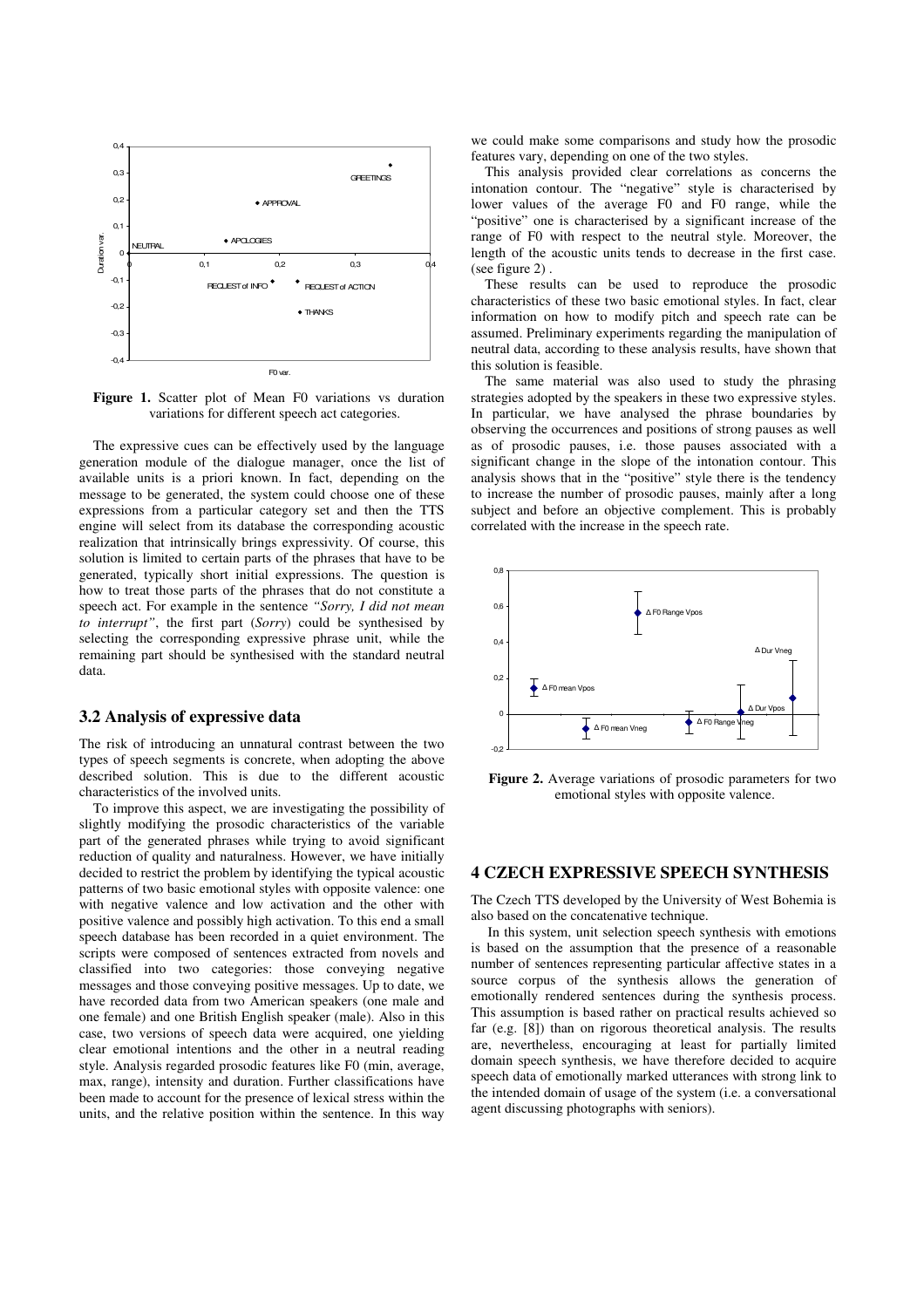## **4.1 Classification of emotional states and communicative functions**

As discussed in Section 2, it is very difficult and unconvincing to classify isolated sentences from a speech synthesis corpus according to either categorical or dimensional emotion models. Moreover, we have actually uncovered that such a thing is from the point of view of our goal pointless and rather introduces more complications (e.g. low inter-judgement agreement in manual classification of already recorded utterances, serious difficulties in the recording process where a speaker tries to mimic a given emotion, uncertainty whether a higher level dialogue manager of the conversational agent would be able to manage such states reasonably and whether they make sense in the given application domain, etc.). We have therefore given up our effort to label the corpus utterances in terms of the aforementioned emotions and instead of it we have decided to record new sentences with the most needed *communicative functions*. We have borrowed a basic list of communicative functions from [8] and we have further modified it for our target domain. The list is reported in Table 2. The communicative functions express only such features which are not represented in our framework of prosodic structures [9].

| Imperative                  |                                |
|-----------------------------|--------------------------------|
| <b>DIRECTIVE</b>            | Please call the technical      |
|                             | assistance.                    |
| <b>REPEAT</b>               | Could you repeat that once     |
|                             | more, please? I'm sorry, I     |
|                             | didn't get it.                 |
| <b>REOUEST</b>              | Let's go on to the next photo. |
| WAIT                        | Please wait a minute.          |
| <b>WARNING</b>              | The picture will be definitely |
|                             | deleted.                       |
| <b>Affective</b>            |                                |
| <b>APOLOGY</b>              | Sorry, I wasn't able to do     |
|                             | that. I don't know.            |
| <b>EXCLAMATION-NEGATIVE</b> | Oh! Oops!                      |
| <b>EXCLAMATION-POSITIVE</b> | Great! Got it!<br>Wow!         |
|                             | Fantastic!                     |
| <b>EMPATHY</b>              | I'm so sorry to hear that.     |
| APPROVAL                    | Hmm, that's very interesting!  |
| <b>ENCOURAGEMENT</b>        | Go on, it's very interesting!  |
| <b>CHEER</b>                | That was much fun! You've      |
|                             | got great children!            |
| <b>GOODBYE</b>              | Good bye. Have a nice day.     |
| <b>GREETINGS</b>            | Hi, how are you?               |
| Other                       |                                |
| <b>CONFIRMATION</b>         | OK. Yes. I see!                |
| <b>DISCONFIRMATION</b>      | No, I don't see it.            |
| <b>FILLED PAUSE</b>         | Hmmm.                          |

**Table 2.** Communicative functions in the Czech corpus (examples are obviously literal translations or close English equivalents).

The corpus for our speech synthesis consists of a standard set of neutral sentences selected from newspaper texts. This set has been substantially extended by sentences acquired through statistical analysis of transcripts of the interviews with seniors carried out using the Wizard of Oz method [10]. In this way we have ensured the relevancy of the corpus towards the target domain. A communicative function is then manually assigned to each newly recorded sentence in our corpus and it can be later used as one parameter of the target cost during the unit selection process.

The speech corpus obtained by the WoZ method consists of 56 dialogs between seniors and our audio-visual TTS system – i.e. a 3D talking head [11]. The head has uttered 7681 sentence tokens out of which there are 3681 unique sentences.

Since Czech is a highly flective language, a significant decrease of the number of the unique sentences has been reached by their clustering using automatic lemmatisation. Each sentence cluster is then represented by such a sentence which is richest in terms of the phoneme variability. All these cluster representatives are manually annotated with the tags of the communicative functions from Table 2.

Due to various constraints (mainly the technical demands on affective speech recording, resulting from the facts described in Section 2) we have decided to set the limit of the newly recorded sentences to 1000. However, even after the lemmatisation their number was still significantly higher, hence the sentence selection algorithm similar to the one described in [12] has been utilised. This algorithm has selected such a sentence subset which best satisfied the criterion given by the diphone, word and communicative function coverage.

During the process of studio recording of the selected sentences the speaker is introduced into the communicative situations by seeing the discussed photographs and reading aloud whole pieces of conversation (from the talking head's side) while listening to the recorded seniors' replicas.

Post-processing of the recorded sentences must then involve together with precise phonetic annotation also the verification of the communicative function labels – the way in which a sentence has been actually pronounced does not necessarily implies the same communicative function that had been intended in the sentence pre-annotation.

## **4.2 Annotation of semantic accents**

We assume that a speaker may emphasise any number of words by acoustic means to express their prominence in comparison with other words. The acoustic prominence of a word can deliver various kinds of information – from this point of view we can observe the acoustic prominence even on words where a phrase end is acoustically realised. However, such a prominence has a different function: we want to find words whose acoustical prominence has an emphasising function in terms of semantics or pragmatics. We call such a phenomenon a semantic accent.

We have organised extensive listening tests and in this way acquired 99 parallel annotations from different listeners of 250 corpus utterances. These annotations involve labels for subjective perception of phrase boundaries and semantic accents. A reference model of inter-subjective perception of these phenomena has been estimated by an EM algorithm [13].

The idea of the whole process is the following: prosodic phrase boundaries and semantic accents are manually designated in a reasonable sub-part of the whole real speech database so that there is agreement as high as possible among many independent listeners. The phrase boundaries and semantic accents (their model respectively) obtained in this way are considered to be the "real" ones in the sense of "objectiveness", no matter our subjective opinion. In the second, a machine classifier trained on these data can automatically extend the phrase boundary and